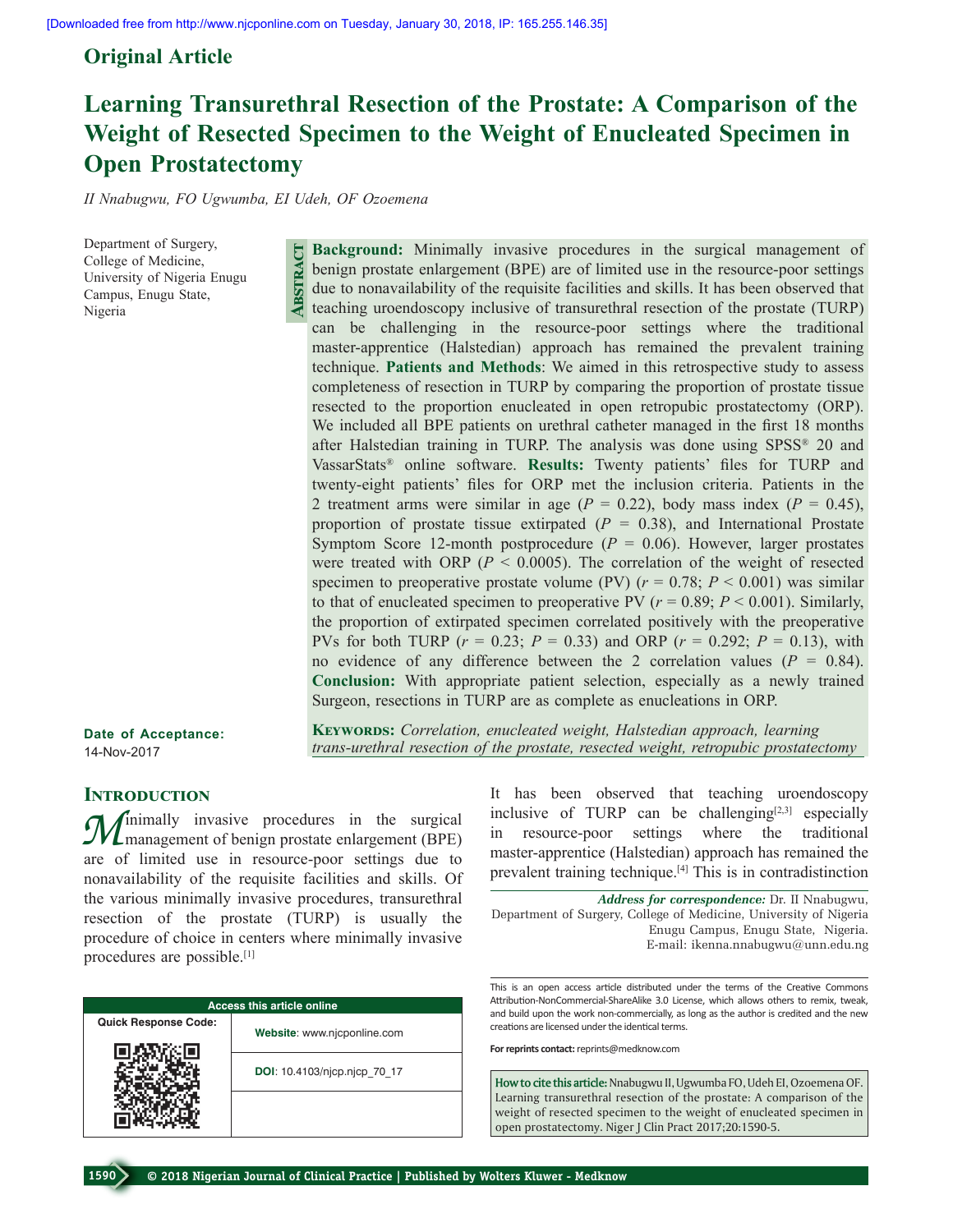to the approach in the more advanced economies where various training models and virtual reality simulators are routinely used.<sup>[5-9]</sup> To improve the learning curve and to reduce the risk of "side effects" on patients in the Halstedian approach, the training eyepiece and later, the use of video‑resection facilities were introduced.

Beyond training, however, desirable outcomes in every surgical procedure improve while undesirable outcomes decline with practice. Technically, the quality of surgical care provided improves with the number of such surgical conditions handled by the Surgeon.<sup>[10,11]</sup>

Relief of infravesical obstruction is the primary objective of surgical treatment of BPE and this is usually achieved through extirpation of the obstructing prostate mass.[12] In open retropubic prostatectomy (ORP) for BPE, the obstructing adenoma which forms a proportion of the entire prostate volume (PV) assessed preoperatively is enucleated bluntly<sup>[13]</sup> and completely *en masse* along a recognized cleavage plane leaving the nonobstructing compressed peripheral prostate tissue to maintain continuity of the urinary tract. Complete enucleation of the adenoma is usually obvious.

On the other hand, in TURP, resection of the prostate adenoma is done piecemeal up until the typical fibers of the "prostate capsule" which signifies the compressed peripheral prostate tissue is revealed. This achieves similar extirpation of the obstructing mass of prostate tissue with improvement in symptoms as well.<sup>[14]</sup> Since resection is piecemeal down to the capsule, residual prostate adenoma may be left *in situ* inadvertently by the less experienced, or glaringly by any Surgeon once continuing resection is perceived to pose increasing risk to the patient's safety.

It is not unusual in our setting to have patients consent for surgical interventions in BPE only when their quality of life has been significantly impaired by indwelling urethral catheterization<sup>[15,16]</sup> and/or other complications of "neglected" long‑standing bladder outlet obstruction. Resuming voiding without urethral catheter, reduction in the International Prostate Symptom Score (IPSS), improvement in uroflowmetry parameters, as well as the proportion of prostate tissue extirpated (PPE) (with respect to the preoperative ultrasonographic estimate of PV) are objective outcome indicators of adequacy of resection and relief of bladder outlet obstruction due to BPE, and can be used singly or in combinations as indices of extent of relief of infravesical obstruction.<sup>[17,18]</sup>

In this study, we retrospectively assessed the proportions of prostate tissue resected through TURP by a single Surgeon after a typical Halstedian approach to training in TURP[4] and compared it to the proportions of prostate tissue enucleated in ORP for BPE within the same period.

### **Patients and Methods**

The case files of all the patients who had TURP or ORP for BPE from July 2013 to September 2014 were retrieved for analysis. All patients included in the study had an abdominopelvic ultrasonographic assessment of the PV obtained preoperatively from one of two radiologists using the same ultrasound machine (Sonoace‑X8 Medison Ultrasound®), and a histological confirmation of nodular hyperplasia of the resected or enucleated prostate tissue postoperatively. Only those patients whose lower urinary tract symptoms (LUTS) culminated in urethral catheterization before giving consent for surgical management were selected for this analysis. We however excluded those who had developed urinary bladder calculi and diverticula before the presentation.

From the case files that met the inclusion criteria, the following information were extracted: the age of patient; weight and height of patient from which body mass index (BMI) was derived; the abdominopelvic ultrasonographic estimation of the PV preoperatively; the weight of extirpated (resected or enucleated) specimen; the type of surgical procedure done (TURP or ORP); need for recatheterization in the first postoperative year; and the IPSS at 12‑month postsurgery (IPSS‑12).

Using Statistical Package for Social Sciences (SPSS® Inc., Chicago, IL, USA) version 20, we compared the means of age, BMI, preoperative volume of prostate, PPE by TURP or ORP, and the IPSS‑12 of the patients that had TURP against those that had ORP. We used Pearson Correlation and Linear Regression analyses to evaluate the relationship between weight of specimen and PV on the one hand and PPE and PV on the other hand for TURP and ORP. VassarStats® online statistical software was used to estimate the difference between the correlations. Statistical significance was set at  $P < 0.05$ .

#### **Results**

Forty-eight patients' case files met the inclusion criteria. Of these, 20 had TURP while 28 had ORP. The means of patients' age, BMI, PV, and PPE for the 2 treatment groups (TURP and ORP) are shown in Table 1. The median values of PV for the 2 treatment groups are 77.7 cm<sup>3</sup> (interquartile range [IQR]  $65.1-89.1$  cm<sup>3</sup>) for TURP and  $130.7 \text{ cm}^3$  (87.9–191.3) for ORP. The IPSS at 1 year postoperative period (IPSS‑12) was available for 14 of the 20 TURP patients and 17 of the 28 ORP patients with the means as shown in Table 1.

Table 1 shows there is no significant difference in the age, BMI, PPE, and IPSS‑12 of patients treated with TURP and those treated with ORP. However, as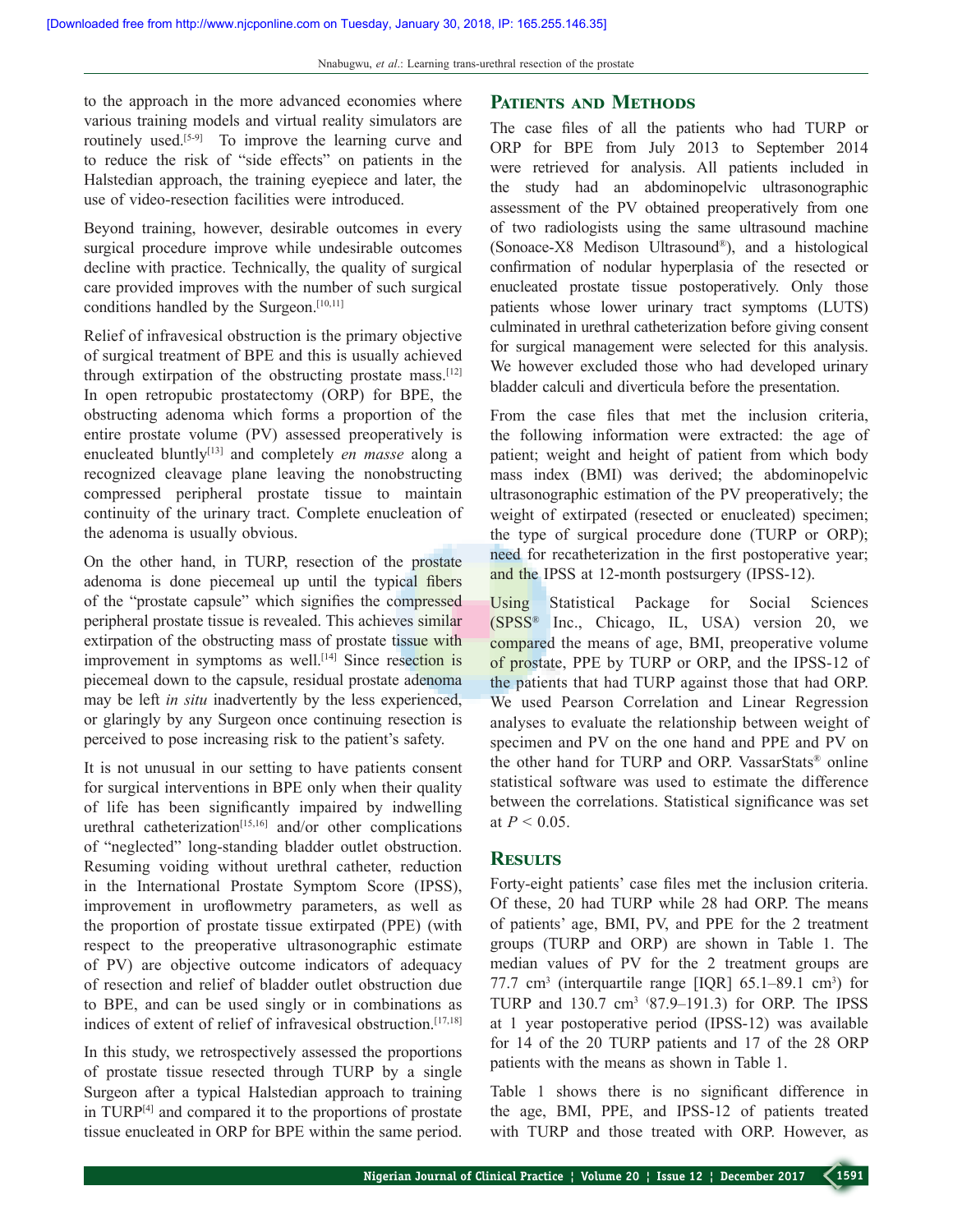| Table 1: Comparison of the mean age of patients, body mass index prostate volume percentage of prostate tissue |                              |                    |                              |                 |                     |  |
|----------------------------------------------------------------------------------------------------------------|------------------------------|--------------------|------------------------------|-----------------|---------------------|--|
| extirpated and International Prostate Symptom Score 12-month postsurgery within the 2 procedures               |                              |                    |                              |                 |                     |  |
| <b>Type of procedure</b>                                                                                       | Mean age of patients (years) | Mean BMI $(kg/m2)$ | Mean $PV$ (cm <sup>3</sup> ) | Mean PPE $(% )$ | <b>Mean IPSS-12</b> |  |
| <b>TURP</b>                                                                                                    | $66.1 \pm 8.6$               | $22.8\pm 4.0$      | $72.3 \pm 22.7$              | $57.3 \pm 16.7$ | $5.0 \pm 1.9$       |  |
| ORP                                                                                                            | $69.1 \pm 8.3$               | $23.6 \pm 3.6$     | $150.2\pm86.8$               | $62.0 \pm 21.5$ | $3.9 \pm 1.5$       |  |
| $\overline{P}$                                                                                                 | 0.22                         | 0.45               | < 0.0005                     | 0.38            | 0.06                |  |

TURP=Transurethral resection of the prostate; ORP=Open retropubic prostatectomy; BMI=Body mass index; PV=Prostate volume; PPE=Proportion of prostate extirpated; IPSS=International Prostate Symptom Score

| Table 2: The correlation between the weight of prostate tissue specimen in transurethral resection of the prostate and |
|------------------------------------------------------------------------------------------------------------------------|
| open retropubic prostatectomy, and the preoperative prostate volume                                                    |

|             | $PV$ (cm <sup>3</sup> ) |                |                | WTS(g)         | <b>Pearson correlation</b> |         |
|-------------|-------------------------|----------------|----------------|----------------|----------------------------|---------|
|             | Minimum                 | <b>Maximum</b> | <b>Minimum</b> | <b>Maximum</b> |                            |         |
| <b>TURP</b> | 19.3                    | 104.1          | J.C            | 63.9           | 0.78                       | < 0.001 |
| <b>ORP</b>  | 30.6                    | 336.0          | o.             | 289.5          | 0.89                       | 0.001   |

Minimum=Minimum value in the distribution; Maximum=Maximum value in the distribution; PV=Prostate volume; WTS=Weight of tissue specimen; TURP=Trans-urethral resection of the prostate; ORP=Open retropubic prostatectomy

#### **Table 3: The analysis of correlation between the proportion of prostate extirpated and the preoperative prostate volume in transurethral resection of the prostate and open retropubic prostatectomy**

|             | $PV$ (cm <sup>3</sup> ) |                | PPE $(% )$     |                | <b>Pearson correlation</b> |  |
|-------------|-------------------------|----------------|----------------|----------------|----------------------------|--|
|             | <b>Minimum</b>          | <b>Maximum</b> | <b>Minimum</b> | <b>Maximum</b> |                            |  |
| <b>TURP</b> | 9.3                     | 104.1          | 23.6           | 79.0           |                            |  |
| <b>ORP</b>  | 30.6                    | 336.0          | 7.4            |                | 0.292                      |  |

Minimum=Minimum value in the distribution; Maximum=Maximum value in the distribution; PV=Prostate volume; TURP=Transurethral resection of the prostate; ORP=Open retropubic prostatectomy; PPE=Proportion of prostate extirpated;



**Figure 1:** Regression curve of proportion of the prostate tissue extirpated and the preoperative prostate volume for transurethral resection of the prostate group

expected, patients with higher PVs had ORP as the surgical procedure of choice  $(P < 0.0005)$ .

Using TURP, 3.8–63.9 g of tissue was resected with a mean of  $35.3 \pm 16.1$  g and a median of  $30.7$  g (IQR 25.3–45.1 g). The mean proportion of prostate tissue resected assuming a specific gravity of  $1$  g/cm<sup>3</sup> for the prostate is  $57.3 \pm 16.7\%$  of the preoperative volume (in cm3 ) of the prostate as estimated by abdominopelvic ultrasonography. With respect to ORP, 8.7–289.5 g



**Figure 2:** Regression curve of the proportion of prostate tissue extirpated and the preoperative prostate volume for open retropubic prostatectomy group

of prostate adenoma was enucleated with a mean of 98.4  $\pm$  72.3 g and a median of 78.3 g (IQR 38.0–148.0 g). The enucleated adenoma constituted a mean proportion of  $62.0\% \pm 21.5\%$  of the preoperative PV assuming a specific gravity of  $1$  g/cm<sup>3</sup> for prostate tissue.

Table 2 clearly reveals that the weights of enucleated adenoma and resected prostate tissue very strongly correlate with the corresponding preoperative PVs.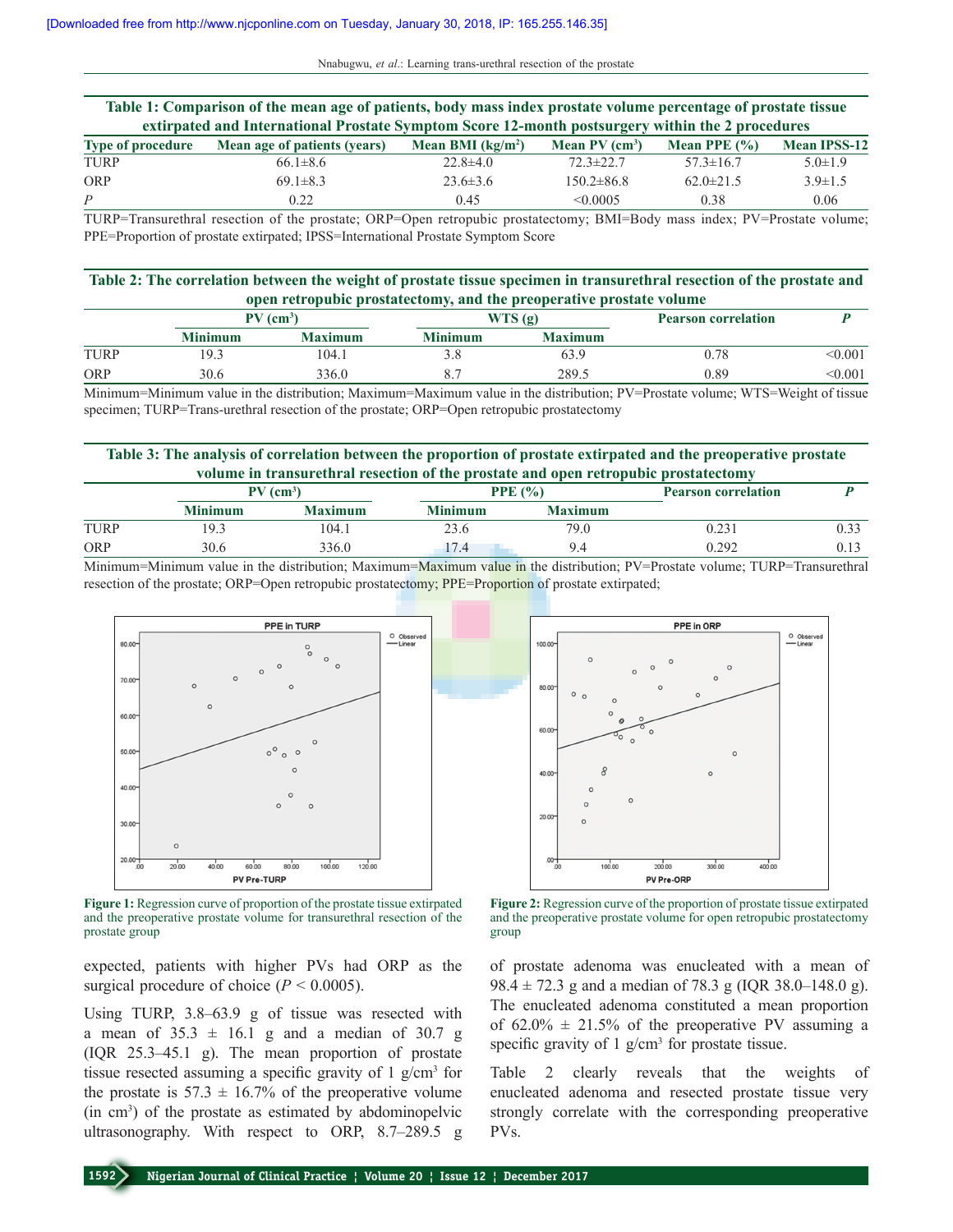The correlation between the proportion of prostate extirpated by resection or enucleation and the preoperative PVs within the respective treatment arms is shown in Table 3 as well as Figures 1 and 2. There is no evidence that there is any difference between the correlation values for weight of extirpated specimen versus preoperative PV  $(P = 0.23)$ , and PPE versus preoperative PV  $(P = 0.84)$  for the two procedures TURP and ORP using VassarStats® online statistical software.

The regression curves of the PPE and PV for TURP and ORP are shown in supplementary [Figures 1 and 2].

#### **DISCUSSION**

Completeness of prostate adenoma resection is one of the concerns in TURP. In our setting where medical bills are borne by individual households through direct out-of-pocket payment,<sup>[19]</sup> it will be more cost-effective to aim to achieve complete resection in one theater session. To achieve this using a monopolar continuous-flow resectoscope as in our setting, proper patient selection with respect to the preoperative PV is important. Smaller PVs requiring surgical management are better managed by monopolar TURP while larger prostates are better managed by ORP in the absence of minimally invasive techniques for such large PVs. This sorting criterion ensures that significant residual prostate adenoma with persistent LUTS does not become the outcome of TURP sessions. In open prostatectomy, however, the completeness of enucleation is rarely in doubt in so far as enucleation is bluntly done along the cleavage plane.

This retrospective appraisal of our monopolar TURP sessions in the first 18 months after training by the Halstedian approach,<sup>[4]</sup> focuses on completeness of resection of the prostate adenoma in the subset of patients whose LUTS progressed to recurrent acute urinary retention requiring indwelling urethral catheterization in the absence of any other possible explanation.

The mean age of the TURP patients from this study was  $66.1 \pm 8.6$  years which is similar to Kyei *et al.* in Ghana,[16] Yamaçake *et al*. in Brazil[11] and many other studies elsewhere.<sup>[20-22]</sup> Similarly, the mean BMI of these TURP patients was  $22.8 \pm 4.0 \text{Kg/m}^2$  which is akin to the findings of Wu *et al*. in Shanghai,[22] but lower than the findings of Harraz *et al*. in Egypt.[21] There is no evidence from this study [Table 1] of any significant difference in age  $(P = 0.22)$  and BMI  $(P = 0.45)$  between the patients who had TURP and those that had ORP.

However, expectedly smaller volume prostates were assigned to TURP whereas larger volume prostates were assigned to ORP  $(P < 0.001)$ . This was to ensure completeness of resection in one session with little or no risk of transurethral resection syndrome as a consequence of prolonged monopolar resection, or significant residual adenoma with symptoms requiring recatheterization and completion TURP or prostatectomy in the early postoperative period.[23] The mean preoperative volume of prostates that had TURP was  $72.3 \pm 22.7$  cm<sup>3</sup> while the mean preoperative volume of prostates that had ORP was  $150.2 \pm 86.6$  cm<sup>3</sup>. These preoperative PVs are greater than the volumes in the study from Ghana,<sup>[16]</sup> where the mean preoperative PV of TURP group of patients was  $40.1 \pm 16.2$  ml, and the corresponding value for open prostatectomy group of patients was  $64.2 \pm 28.7$  ml.

Alhasan *et al*. [15] in northern Nigeria, resected a mean prostate tissue of  $59.8 \pm 27.8$  g, which is greater than the mean weight of resected prostate tissue in this study  $(35.3 \pm 16.1 \text{ g})$ , but which may have been from much bigger prostate glands since the mean preoperative volume of the prostate glands in their study was not documented. In open simple prostatectomy (retropubic or transvesical), the obstructing adenoma is undoubtedly completely enucleated, and from our study, the median weight of enucleated adenoma was  $78.3$  g (IQR  $38.0-148.0$  g) constituting a mean  $62.0\% \pm 21.5\%$  of the preoperative PV. This mean proportion of prostate tissue enucleated by ORP is similar to the mean proportion of prostate tissue of 57.3%  $\pm 16.7$ % resected by TURP (*P* = 0.38) [Table 1]. In other words, the completeness of resection by TURP in our selected group of patients was comparable to completeness achieved by enucleation. In a series of 51 TURP patients from Malaysia,<sup>[24]</sup> a mean 26.6 g of prostate tissue constituting 59.1% of preoperative PV was resected to achieve a mean postoperative IPSS of 6.5.

The weight of resected prostate tissue is a function of the preoperative volume of the prostate as well as the speed (a function of the expertise and experience of the surgeon) and duration of resection. Table 2 shows a very strong positive correlation between the weight of resected prostate tissue and the corresponding preoperative volume of prostate  $(r = 0.78; P \le 0.001)$ , which does not differ significantly  $(P = 0.23)$  from the correlation of weight of enucleated prostate adenoma and the preoperative PV  $(r = 0.89; P < 0.001)$ . Similarly, the weak positive correlation between the preoperative estimates of the PV and the proportion of the prostate extirpated by resection in TURP  $(r = 0.23; P = 0.33)$  approximates that obtained by enucleation in ORP ( $r = 0.29$ ;  $P = 0.13$ ) as displayed in Table 3 and supplementary Figures 1 and 2, with the difference in their correlation estimates being highly insignificant  $(P = 0.83)$ . There was no recatheterization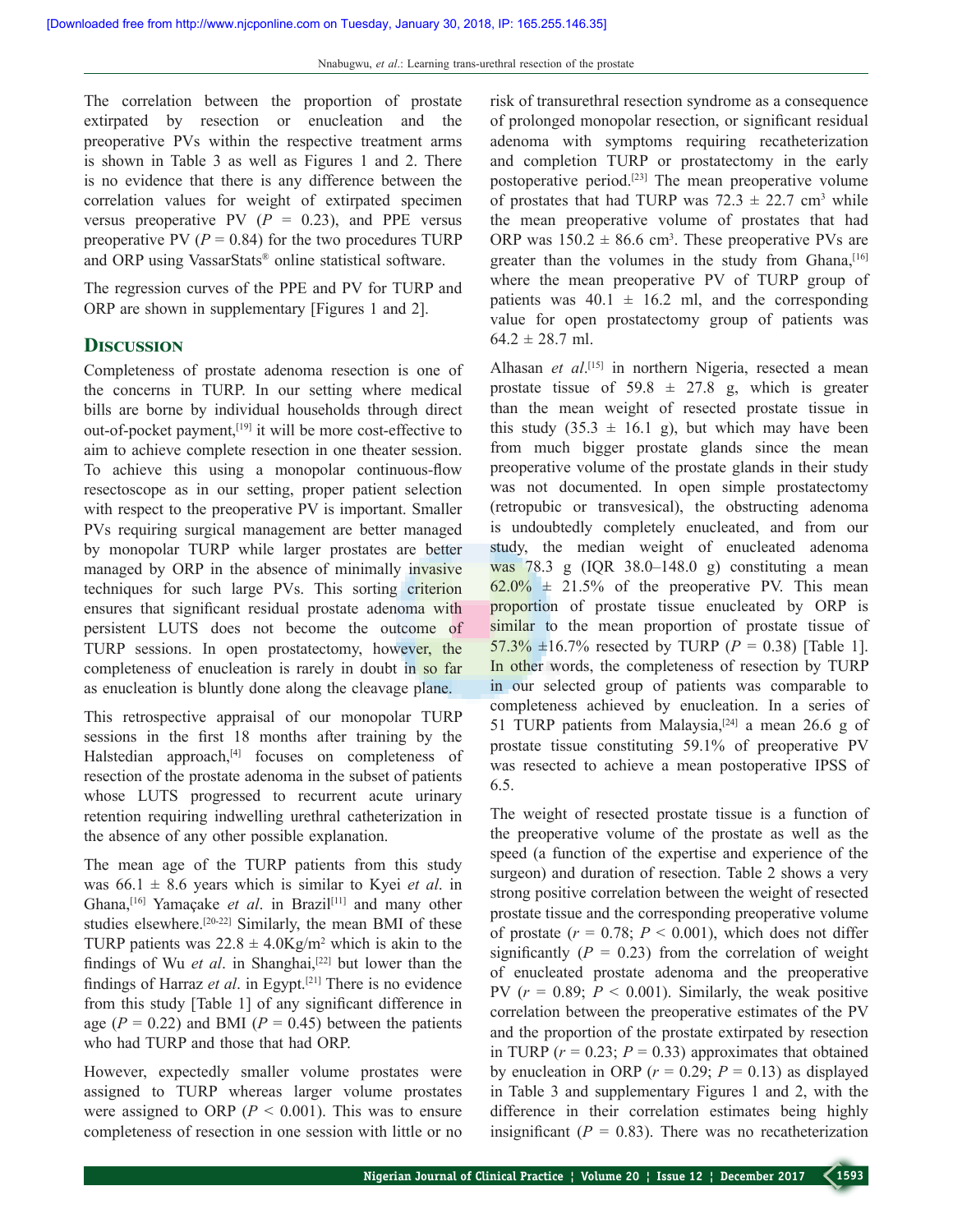or retreatment in the first postoperative year in either group, unlike the observation of 7.1% recatheterization rate and 8.8% retreatment rates reported by Geavlete *et al*.,[25] although our series is rather small. Either procedure achieved significant and durable relief of LUTS to an IPSS <7 by the first postoperative year. While the TURP group had a mean IPSS of  $5.0 \pm 1.9$ , the ORP had a mean IPSS of  $3.9 \pm 1.5$  in the first postoperative year  $(P = 0.06)$ . In their meta-analysis, Wang *et al*. obtained a mean IPSS of 4.94 (95%CI) 12 months postoperatively, $[26]$  while in their retrospective analysis of procedures done, Erturhan *et al*. obtained an IPSS of  $4.80 \pm 0.77$  by the 1<sup>st</sup> year after TURP.<sup>[27]</sup>

Therefore, in the practice of a newly trained Surgeon in our low‑income setting with such limitations as the absence of practice sessions in skills laboratories and prevalent direct out‑of‑pocket payment for needed medical services, appropriate patient selection plays a significant role in achieving desired treatment goals of relieving infravesical obstruction and improving quality of life of patients. Obviously, as the speed of resection improves and/or with the deployment of other minimally invasive techniques for larger prostate glands such as bipolar resection techniques, such larger prostate glands can be extirpated using minimally invasive techniques with successful complete resection of the obstructing prostate adenoma.

#### **Financial support and sponsorship** Nil.

#### **Conflicts of interest**

There are no conflicts of interest.

#### **References**

- 1. Namdarian B, Willder S, Steele G, Leona R, Grills R. Establishment of a urology service in a developing country: An observational study of outcomes in transurethral prostate resection procedures in Vanuatu. Lancet 2015;385 Suppl 2:S26.
- 2. Pycha A, Lodde M, Lusuardi L, Palermo S, Signorello D, Galantini A, *et al.* Teaching transurethral resection of the bladder: Still a challenge? Urol 2003;62:46‑8.
- 3. Pycha A, Palermo S. How to teach the teacher to teach the TUR-B. Int J Surg 2007;5:81-5.
- 4. Nnabugwu II. SIU scholar: Dr. Ikenna ifeanyi nnabugwu. Urology 2014;83:963‑4.
- 5. Schout BM, Persoon MC, Martens EJ, Bemelmans BL, Scherpbier AJ, Hendrikx AJ, *et al.* Analysis of pitfalls encountered by residents in transurethral procedures in master-apprentice type of training. J Endourol 2010;24:621-8.
- 6. Källström R, Hjertberg H, Svanvik J. Impact of virtual reality‑simulated training on urology residents' performance of transurethral resection of the prostate. J Endourol 2010;24:1521‑8.
- 7. Bright E, Vine S, Wilson MR, Masters RS, McGrath JS. Face validity, construct validity and training benefits of a virtual reality TURP simulator. Int J Surg 2012;10:163-6.
- 8. Schout B, Dolmans V, Bemelmans B, Schoot D, Scherpbier A, Hendrikx A, *et al.* Teaching diagnostic and therapeutic procedures of bladder pathology using a newly developed pig bladder model. J Endourol 2008;22:2547‑53.
- 9. Bach T, Geavlete B, Herrmann TR, Gross AJ. "Homemade" TUR-simulator for less than \$40 U.S.? The "Tupper" experience. J Endourol 2009;23:509‑13.
- 10. Shigemura K, Tanaka K, Yamamichi F, Chiba K, Fujisawa M. Comparison of predictive factors for postoperative incontinence of Holmium Laser enucleation of the prostate by the Surgeons' experience during learning curve. Int Neurourol J 2016;20:59-68.
- 11. Yamaçake KG, Nakano ET, Soares IB, Cordeiro P, Srougi M, Antunes AA, *et al.* Analysis of the learning curve for transurethral resection of the prostate. Is there any influence of musical instrument and video game skills on surgical performance? Turk J Urol 2015;41:132‑7.
- 12. Van Venrooij GE, Van Melick HH, Eckhardt MD, Boon TA. Correlations of urodynamic changes with changes in symptoms and well-being after transurethral resection of the prostate. J Urol 2002;168:605‑9.
- 13. Tubaro A, Carter S, Hind A, Vicentini C, Miano L. A prospective study of the safety and efficacy of suprapubic transvesical prostatectomy in patients with benign prostatic hyperplasia. J Urol 2001;166:172‑6.
- 14. Zhu L, Chen S, Yang S, Wu M, Ge R, Wu W, *et al.* Electrosurgical enucleation versus bipolar transurethral resection for prostates larger than 70 ml: A prospective, randomized trial with 5-year followup. J Urol 2013;189:1427-31.
- 15. Alhasan SU, Aji SA, Mohammed AZ, Malami S. Transurethral resection of the prostate in Northern Nigeria, problems and prospects. BMC Urol 2008;8:18.
- 16. Kyei MY, Mensah JE, Morton B, Gepi‑Attee S, Klufio GO, Yeboah ED, *et al.* Surgical management of BPH in Ghana: A need to improve access to transurethral resection of the prostate. East Afr Med J 2012;89:241-5.
- 17. Ou R, Deng X, Yang W, Wei X, Chen H, Xie K, *et al.* Transurethral enucleation and resection of the prostate vs. transvesical prostatectomy for prostate volumes and gt; 80mL: A prospective randomized study. BJU Int 2013;112:239‑45.
- 18. Antunes AA, Srougi M, Coelho RF, Leite KR, Freire Gde C. Transurethral resection of the prostate for the treatment of lower urinary tract symptoms related to benign prostatic hyperplasia: How much should be resected? Int Braz J Urol 2009;35:683-9.
- 19. Uzochukwu BS, Ughasoro MD, Etiaba E, Okwuosa C, Envuladu E, Onwujekwe OE, *et al.* Health care financing in Nigeria: Implications for achieving universal health coverage. Niger J Clin Pract 2015;18:437‑44.
- 20. Kiptoon DK, Magoha GA, Owillah FA. Early postoperative outcomes of patients undergoing prostatectomy for benign prostatic hyperplasia at Kenyatta National Hospital, Nairobi. East Afr Med J 2007;84:S40-4.
- 21. Harraz AM, El‑Assmy A, Tharwat M, Elshal AM, El‑Nahas AR, Barakat TS, *et al.* Predicting the resected tissue weight from a digital rectal examination and total prostate specific antigen level before transurethral resection of the prostate. Arab J Urol 2014;12:256‑61.
- 22. Wu Y, Pan H, Wang WM, Xu D, Zhang L, Gu ZQ, *et al.*  A possible relationship between serum sex hormones and benign prostatic hyperplasia/lower urinary tract symptoms in men who underwent transurethral prostate resection. Asian J Androl 2017;19:230‑3.
- 23. Tascı AI, Ilbey YO, Tugcu V, Cicekler O, Cevik C, Zoroglu F, *et al.* Transurethral resection of the prostate with monopolar resectoscope: Single‑surgeon experience and long‑term results of